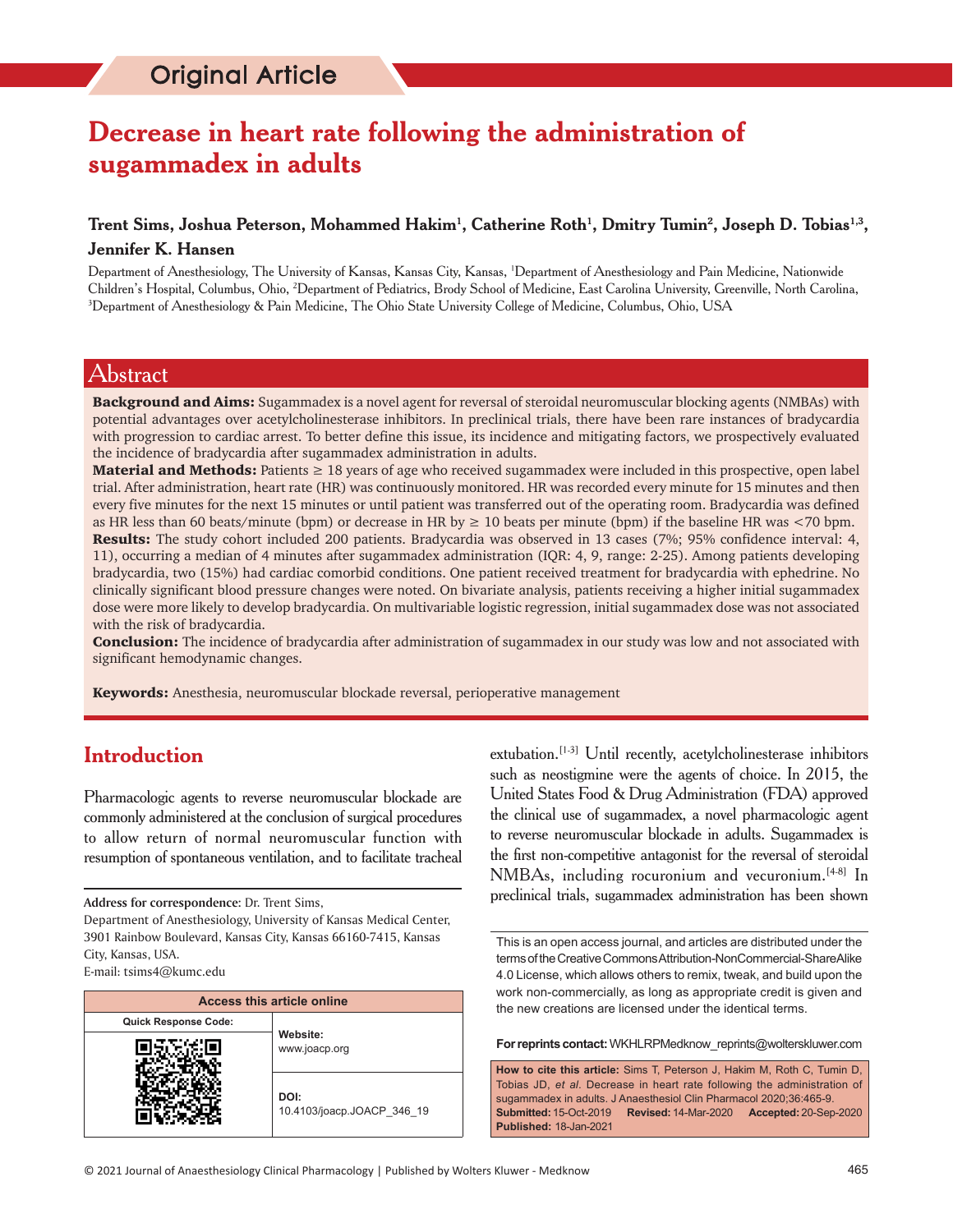to be relatively safe, with the majority of adverse effects being minor and self-limiting. However, the package insert notes rare episodes of marked bradycardia with occasional progression to cardiac arrest within minutes of administration.[1] Although adult studies have reported a 2% incidence of bradycardia, which is lower than with neostigmine,<sup>[9-11]</sup> specific clinical information regarding bradycardia episodes potentially related to sugammadex administration is limited. There are limited data regarding the impact on hemodynamic status, the need for interventions to treat clinical compromise, and patient risk factors for bradycardia related to sugammadex. Furthermore, despite concerns regarding the possibility of bradycardia, the causal relationship between sugammadex and bradycardia remains speculative, as no mechanism has been postulated for this response.

Based on our growing clinical experience with sugammadex for reversal of NMBAs in adults, we prospectively evaluated the incidence of bradycardia after sugammadex administration in this population. Our primary aim was to describe the incidence of bradycardia in adults receiving sugammadex. Secondarily, we aimed to characterize patient and procedure characteristics associated with bradycardia after sugammadex administration and to determine if treatment for the bradycardia was necessary due to clinically significant hemodynamic concerns, including hypotension or clinical compromise.

### **Material and Methods**

After Institutional Review Board approval requiring written patient consent (IRB ID: MOD00016723 approved March 12, 2018), we enrolled patients scheduled for surgery requiring the administration of sugammadex to reverse neuromuscular blockade with rocuronium or vecuronium into this prospective, observational study. The study was conducted at the University of Kansas Medical Center (Kansas City, Kansas). The study was registered at clinicaltrials.gov (NCT03294018). Patients with a known allergy to sugammadex or those less than 18 years of age were excluded. The decision to use sugammadex was based on the clinical judgment of the anesthesia team. After sugammadex administration, heart rate (HR) was continuously monitored and prospectively recorded every minute for 15 minutes and then every 5 minutes for the next 15 minutes or until the patient was transferred from the operating room. During this time, any bradycardic event was noted. Bradycardia was defined as HR below 60 beats/minute (bpm) or a decrease in HR by  $\geq$  10 beats per minute (bpm) if the baseline HR was <70 bpm. The occurrence of bradycardia‑associated hemodynamic compromise, including hypotension, the decision to treat bradycardia, and the medications used to treat it were prospectively recorded. Additionally, demographic information was prospectively collected for each subject, including age, weight, gender, comorbid conditions, type of surgery, and concomitant medications.

Study demographics were re/ported as a count for categorical variables and a mean ± standard deviation for continuous variables. In the descriptive analysis, we compared patient and procedural characteristics by occurrence of bradycardia. Characteristics were compared between groups using Chi‑square tests or Fisher's exact tests for categorical measures, and rank‑sum tests for continuous measures. As a previous review reported a 2% incidence rate of bradycardia in adults receiving sugammadex, we aimed to test the hypothesis that the incidence of bradycardia will be no higher than 2% in the adults receiving sugammadex in our institution, allowing for a  $3\%$  margin of error.<sup>[9,10]</sup> To assess this hypothesis, we performed a one‑sided, one‑sample test of proportion. Testing our hypothesis with 80% power required the recruitment of 191 patients. To account for potential attrition from the study or missing data, we planned to recruit 200 patients.

In addition to estimating the incidence of bradycardia, we performed multivariable logistic regression analysis to assess the independent association of patient and procedural characteristics with the onset of bradycardia. Characteristics included in the model were gender, age, weight, and initial sugammadex dose. To construct the multivariable analysis, we used a forward selection model, and controlled for presence of cardiac comorbidity rather than procedure type (abdominal, head and neck, orthopedic, cardiac, other), due to collinearity between these variables. Analysis was performed using Stata/IC 14.2 (College Station, TX: StataCorp, LP), and two-tailed  $P < 0.05$  was considered statistically significant.

# **Results**

The study cohort included 200 patients (60% female). The median age of the patients was 60 years (interquartile range [IQR]: 44, 68 years) and the median weight was 84 kg (IQR: 69, 99 kg). The initial sugammadex doses ranged from 1.7 to 15.1 mg/kg (median 2.0 mg/kg, IQR 2.0, 4.0 mg/kg). A second sugammadex dose was administered to one patient. Procedures included abdominal surgery (62%), orthopedic

| Table 1: Cardiac comorbid conditions in the study cohort |                           |  |
|----------------------------------------------------------|---------------------------|--|
| <b>Cardiac comorbid condition</b>                        | <b>Number of patients</b> |  |
| Coronary artery disease                                  | 24                        |  |
| Congestive heart failure                                 | 1                         |  |
| Sinus bradycardia                                        | 1                         |  |
| Tachyarrhythmia*                                         | 8                         |  |
| Total                                                    | 34                        |  |

*\*Supraventricular tachycardia, Wolf‑Parkinson‑White syndrome, atrial fibrillation*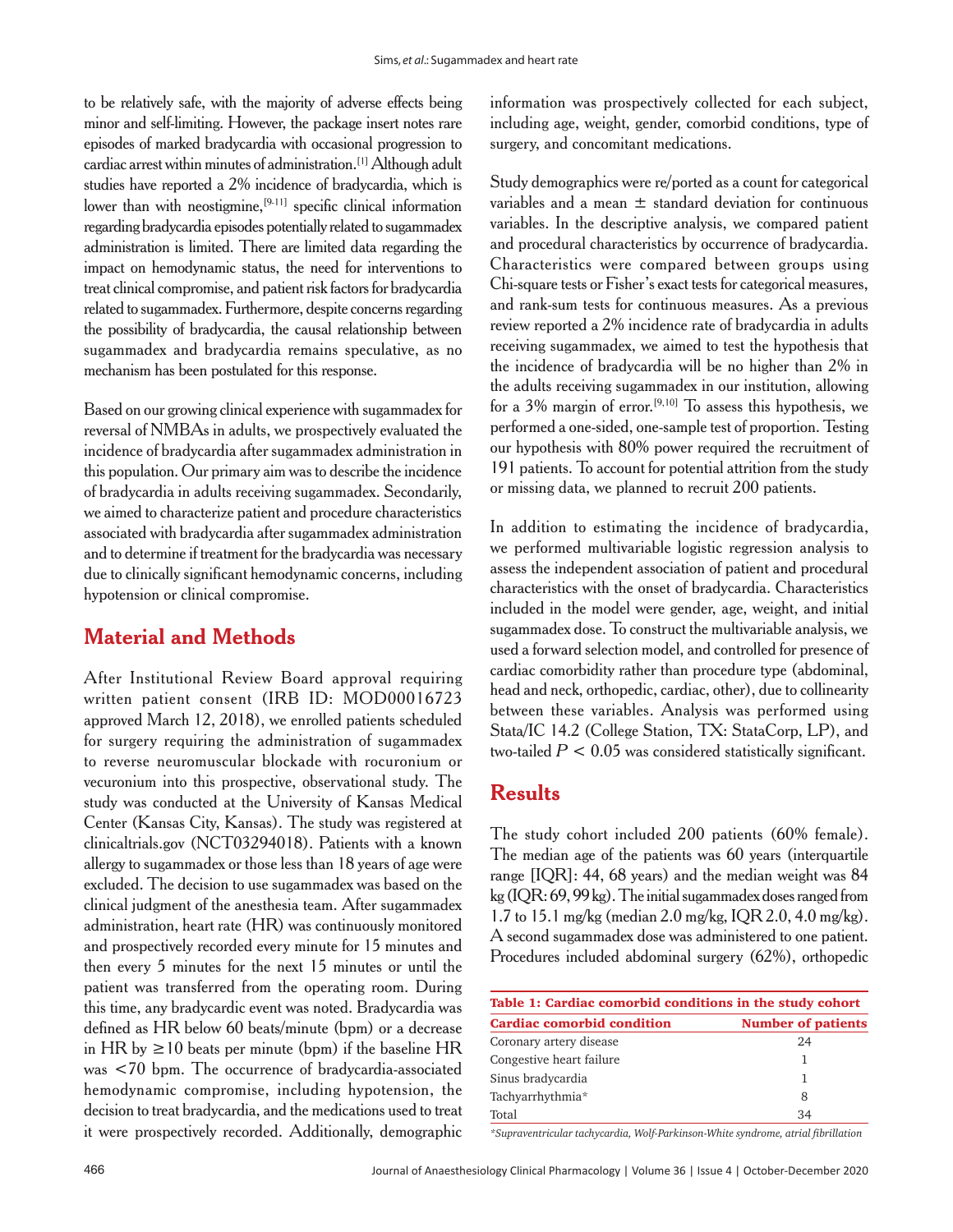surgery  $(11\%)$ , and other surgery types  $(28\%)$ . A cardiac comorbidity was noted in 34 patients (17%) [Table 1]. Average HR over the study period is shown in Figure 1. In 146 patients, the lowest HR recorded after sugammadex was lower than the baseline HR while in 54 cases, the lowest HR was the same as or higher than the baseline HR. Using the study definition, bradycardia was observed in 13 cases (7%; 95% confidence interval: 4, 11), occurring a median of 4 minutes after sugammadex administration (IQR: 4, 9minutes, range: 2‑25minutes). The absolute and percentage decrease in HR (median, range and IQR) in the entire study cohort and patients who experienced bradycardia are listed in Table 2. Among patients developing bradycardia after sugammadex administration, 2 (15%) had documented cardiac comorbidities. One patient required treatment with ephedrine



Figure 1: Heart rate for the initial 30 minutes following the administration of blockade is common in the post-anesthesia care unit and sugammadex<br>sugammadex sugammadex

for bradycardia 31 minutes following the administration of sugammadex. On bivariate analysis [Table 3], only patients receiving a higher initial sugammadex doses were more likely to experience bradycardia. Other patient characteristics, including age, gender, cardiac comorbidities and procedure type, were not associated with an increased risk of bradycardia. Multivariable logistic regression [Table 4] confirmed that initial sugammadex dose was not associated with the risk of bradycardia.

#### **Discussion**

NMB is often reversed at the completion of surgery to achieve spontaneous ventilation and to facilitate tracheal extubation. Failure to reverse NMB or inadequate reversal of NMB has been shown to be associated with increased morbidity and mortality.<sup>[12,13]</sup> Acetylcholinesterase inhibitors have been the mainstay of NMB reversal since the 1950s. Acetylcholinesterase inhibitors reverse NMB through competitive antagonism of NMBAs, by increasing acetylcholine at the neuromuscular junction. However, increased acetylcholine at muscarinic receptors away from the neuromuscular junction may result in unwanted parasympathomimetic side effects, such as hypersalivation, bronchospasm, and bradycardia. As such, co-administration of an anticholinergic agent is required.<sup>[1,14,15]</sup> There is also a relative pharmacologic ceiling effect with the inhibition of acetylcholinesterase which requires partial recovery of neuromuscular function before an acetylcholinesterase inhibitor can be administered and be efficacious.<sup>[12,15]</sup> Even with the presence of residual neuromuscular function, residual blockade is common in the post-anesthesia care unit and may

| Table 2: Absolute and percent change of heart rate from baseline |                                                                                |                                                                  |                                                                                               |                                                                                  |  |  |  |
|------------------------------------------------------------------|--------------------------------------------------------------------------------|------------------------------------------------------------------|-----------------------------------------------------------------------------------------------|----------------------------------------------------------------------------------|--|--|--|
|                                                                  | Absolute decrease of<br><b>HR</b> from baseline:<br>bradycardia cases $(n=13)$ | % decrease of HR from<br>baseline: bradycardia<br>cases $(n=13)$ | <b>Absolute decrease of HR</b><br>from baseline: all cases with<br>a decrease in HR $(n=146)$ | % decrease in HR from<br>baseline - all cases with a<br>decrease in HR $(n=146)$ |  |  |  |
| Median (IQR)                                                     | 13(11, 17)                                                                     | 19% (18%, 24%)                                                   | 6(3, 10)                                                                                      | 8\% (4\%, 13\%)                                                                  |  |  |  |
| Range                                                            | 10-33                                                                          | 15% - 41%                                                        | $1 - 33$                                                                                      | $1\% - 41\%$                                                                     |  |  |  |
| ____                                                             | .                                                                              | $-8.0$                                                           | ___                                                                                           | .                                                                                |  |  |  |

*HR=Heart rate; n=Number: IQR=Interquartile range. Fifty‑four cases where the lowest HR was the same as or higher than the baseline HR are not included in the data*

| Table 3: Patient and procedural characteristics according to the occurrence of bradycardia |                         |                          |       |  |  |  |
|--------------------------------------------------------------------------------------------|-------------------------|--------------------------|-------|--|--|--|
| <b>Characteristics</b>                                                                     | $n$ (%) or Median (IOR) |                          |       |  |  |  |
|                                                                                            | Bradycardia $(n=13)$    | No Bradycardia $(n=187)$ |       |  |  |  |
| Female                                                                                     | 7(54%)                  | 112 (60%)                | 0.668 |  |  |  |
| Age (years)                                                                                | 55 (30, 68)             | 60(44, 68)               | 0.394 |  |  |  |
| Weight (kg)                                                                                | 84 (65, 92)             | 84 (69, 100)             | 0.581 |  |  |  |
| Cardiac comorbidity                                                                        | 2(15%)                  | 32 (17%)                 | 0.873 |  |  |  |
| Procedure type                                                                             |                         |                          |       |  |  |  |
| Abdominal                                                                                  | 9(69%)                  | 114 (61%)                | 0.423 |  |  |  |
| Orthopedic                                                                                 | $\Omega$                | 22 (12%)                 |       |  |  |  |
| Other                                                                                      | 4(31%)                  | 51 (27%)                 |       |  |  |  |
| Initial sugammadex dose $(mg/kg)$                                                          | 2.0(2.0, 4.0)           | 2.0(2.0, 2.1)            | 0.033 |  |  |  |
|                                                                                            |                         |                          |       |  |  |  |

*IQR=Interquartile range*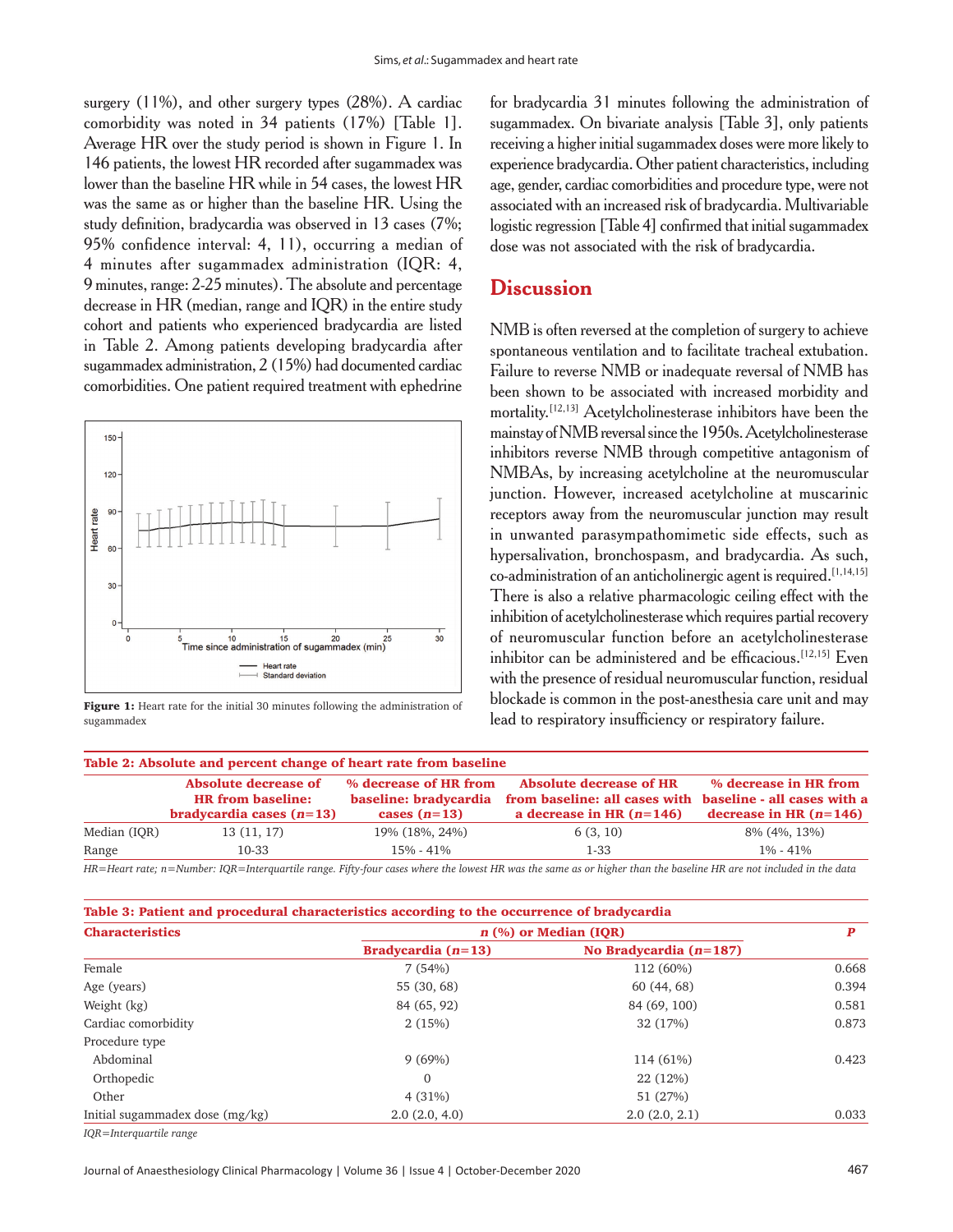| Table 4: Multivariable regression of characteristics<br>associated with bradycardia |           |            |       |  |
|-------------------------------------------------------------------------------------|-----------|------------|-------|--|
| <b>Characteristics</b>                                                              | <b>OR</b> | 95% CI     | P     |  |
| Female                                                                              | 0.7       | (0.2, 2.5) | 0.601 |  |
| Age (years)                                                                         | 1.0       | (0.9, 1.0) | 0.208 |  |
| Weight (kg)                                                                         | 1.0       | (1.0, 1.0) | 0.512 |  |
| Cardiac comorbidity                                                                 | 0.8       | (0.1, 5.6) | 0.852 |  |
| Initial sugammadex dose $(mg/kg)$                                                   | 1.3       | (1.0, 1.8) | 0.083 |  |

Table 4: Multivariable regression of characteristics

*CI=Confidence interval, OR=Odds ratio*

Sugammadex, a synthetically modified γ‑cyclodextrin, is a novel NMB reversal agent that does not interact with cholinergic mechanisms to revere NMB. Its chemical structure consists of a hydrophilic exterior and a hydrophobic core which acts by forming a 1:1 complex with the steroidal non‑depolarizing NMB agents, rocuronium and vecuronium, in the plasma thereby lowering the effective concentration available at the neuromuscular junction.[1,4,14,15] In contrast to acetylcholinesterase inhibitors, sugammadex is efficacious even when administered during profound neuromuscular blockade, has a lower incidence of residual blockade, and does not require the co‑administration of an anticholinergic agent.

During pre‑clinical trials, bradycardia was been reported by the manufacturers of sugammadex (Merck Sharp & Dohme Ltd). In the company's package insert and data sheet on sugammadex, it is stated that "Cases of marked bradycardia, some of which have resulted in cardiac arrest, have been observed within minutes after the administration of [sugammadex]". It also states that the incidence of bradycardia is approximately 1% (https://www.merck.com/product/usa/pi\_circulars/b/ bridion/bridionpi.pdf). Following its introduction for clinical use, there have also been anecdotal reports of bradycardia, which were temporally linked to the administration of sugammadex. Some of these reports describe bradycardia with progression to cardiac arrest in patients with co‑morbid cardiac conditions such as variant angina, baseline sinus bradycardia, and atrial fibrillation.<sup>[16,17]</sup> However, it has been difficult to prove a causal relationship between the bradycardia and the administration of sugammadex, as other medications may have been administered at the same time. For example, although King *et al*. reported severe bradycardia following the administration of sugammadex in a pediatric patient with a denervated, transplanted heart, the patient had also received dexmedetomidine.<sup>[18]</sup> There have also been reports of sugammadex‑induced bradycardia and cardiac arrest in previously healthy patients with no co-morbid cardiac features. In 2014, Bilgi and colleagues reported severe bradycardia that progressed to cardiac arrest in a previously healthy adult male who received 200 mg of sugammadex.<sup>[19]</sup> Sanoja *et al.* reported severe, treatment-resistant bradycardia that progressed to cardiac arrest within 1 minute of the administration of sugammadex.[20]

Our study prospectively evaluated the incidence of bradycardia after sugammadex administration adults undergoing various surgical procedures. We noted an incidence of bradycardia of 7% (13 of 200 patients) when using fairly liberal inclusion criteria for bradycardia: defined as HR below 60 beats/minute (bpm) or HR decrease  $\geq$  10 beats per minute (bpm) if the baseline HR was less than 70 bpm. Despite the bradycardia in these 13 patients, no hemodynamic compromise was noted and only 1 patient (0.5%) received pharmacologic treatment for what was deemed to be clinically significant bradycardia.

The overall incidence of bradycardia seen in our study(7%) is higher when compared to a 2% incidence noted in a previous meta-analysis of adult trials.[9] However, the definition of bradycardia in the studies included in this meta‑analysis varied, and was different from the criteria used in our study. One study by Shaller and colleagues defined a heart rate of lower than 40 beats per minute as bradycardia.[21] Another study by Jones and colleagues defined bradycardia as heart rate ≤50 bpm and a decrease of at least 15 beats/min from baseline.<sup>[22]</sup> Additionally, meta-analyses in adults have shown that the risk of bradycardia is reduced in patients treated with sugammadex versus neostigmine.<sup>[9,11]</sup>

Although our study showed a higher incidence of bradycardia when compared to other adult studies, the bradycardia in these patients did not result in a clinically significant outcome. Overall, in our study and similar studies, the incidence of bradycardia after administration of sugammadex is low. Despite this potential side effect, there are many benefits to using sugammadex for NMB reversal. Sugammadex avoids the adverse effects caused by acetylcholinesterase inhibitors and muscarinic agonists. Sugammadex has also been shown to have the ability to reverse profound neuromuscular blockade as well as result in a faster return to spontaneous ventilation and tracheal extubation, when compared to traditional agents.<sup>[1,2,12,15,23]</sup>

Life-threatening adverse reactions such as bradycardia and cardiac arrest are infrequent, but they represent a potentially serious health risk. As a definitive mechanism by which sugammadex induces bradycardia has not been proposed, we would suggest that continuous ECG monitoring should be continued following its administration. Our data suggest that the incidence of bradycardia may be dose-related, while anecdotal experience suggests bradycardia may occur in patients with pre-existing conduction issues or when sugammadex is administered with other medications that have negative chronotropic and dromotropic effects.

Limitations of the current study include the fact that we did not include a comparative group of patients receiving neostigmine so a direct comparison of the incidence of bradycardia between the two groups could not be made. Furthermore, we did not